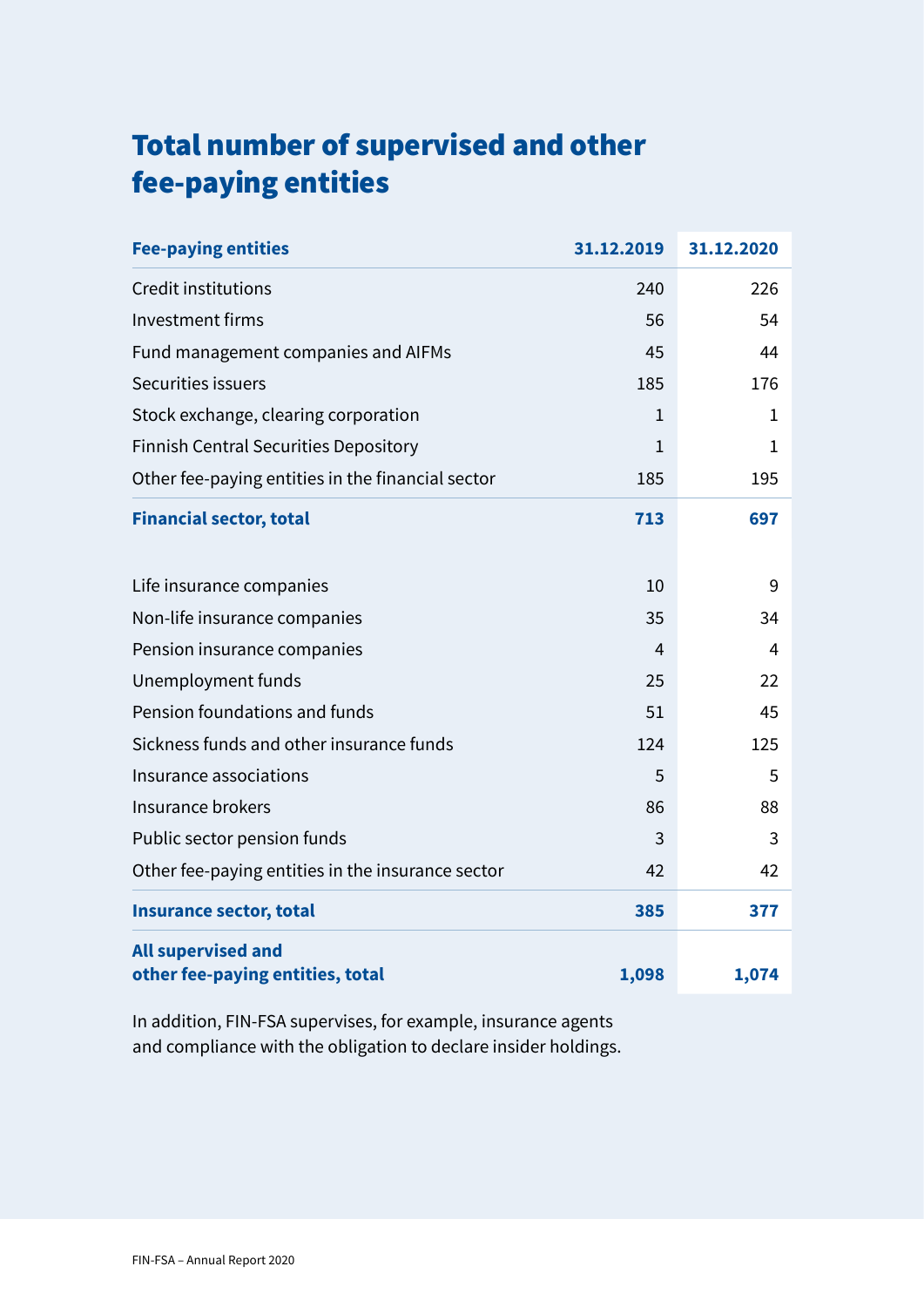# Expenses and funding

| <b>Expenses and funding, EUR thousands</b>     | 2019           | 2020*          |
|------------------------------------------------|----------------|----------------|
| Staff expenses                                 | 22,622         | 24,402         |
| Staff-related expenses                         | 1,166          | 372            |
| Other expenses                                 | 4,247          | 4,923          |
| <b>Services</b>                                | 1,351          | 2,069          |
| Real estate expenses                           | 1,397          | 1,415          |
| Other expenses                                 | 1,499          | 1,439          |
| Depreciation                                   | 945            | 1,224          |
| <b>Bank of Finland services</b>                | 5,798          | 6,163          |
| <b>Total expenses</b>                          | 34,778         | 37,084         |
| <b>Funding of operations</b>                   |                |                |
| Supervision fees                               | 31,462         | 33,269         |
| Processing fees                                | 1,814          | 1,531          |
| Other income                                   | $\overline{1}$ | $\overline{2}$ |
| Bank of Finland's contribution: 5% of expenses | 1,739          | 1,854          |
| Surplus carried over from the previous year    | 2,084          | 2,328          |
| Surplus carried over to the next year          | $-2,328$       | $-1,900$       |
| <b>Total funding</b>                           | 34,778         | 37,084         |

\*Figures for 2020 are unaudited and unconfrmed.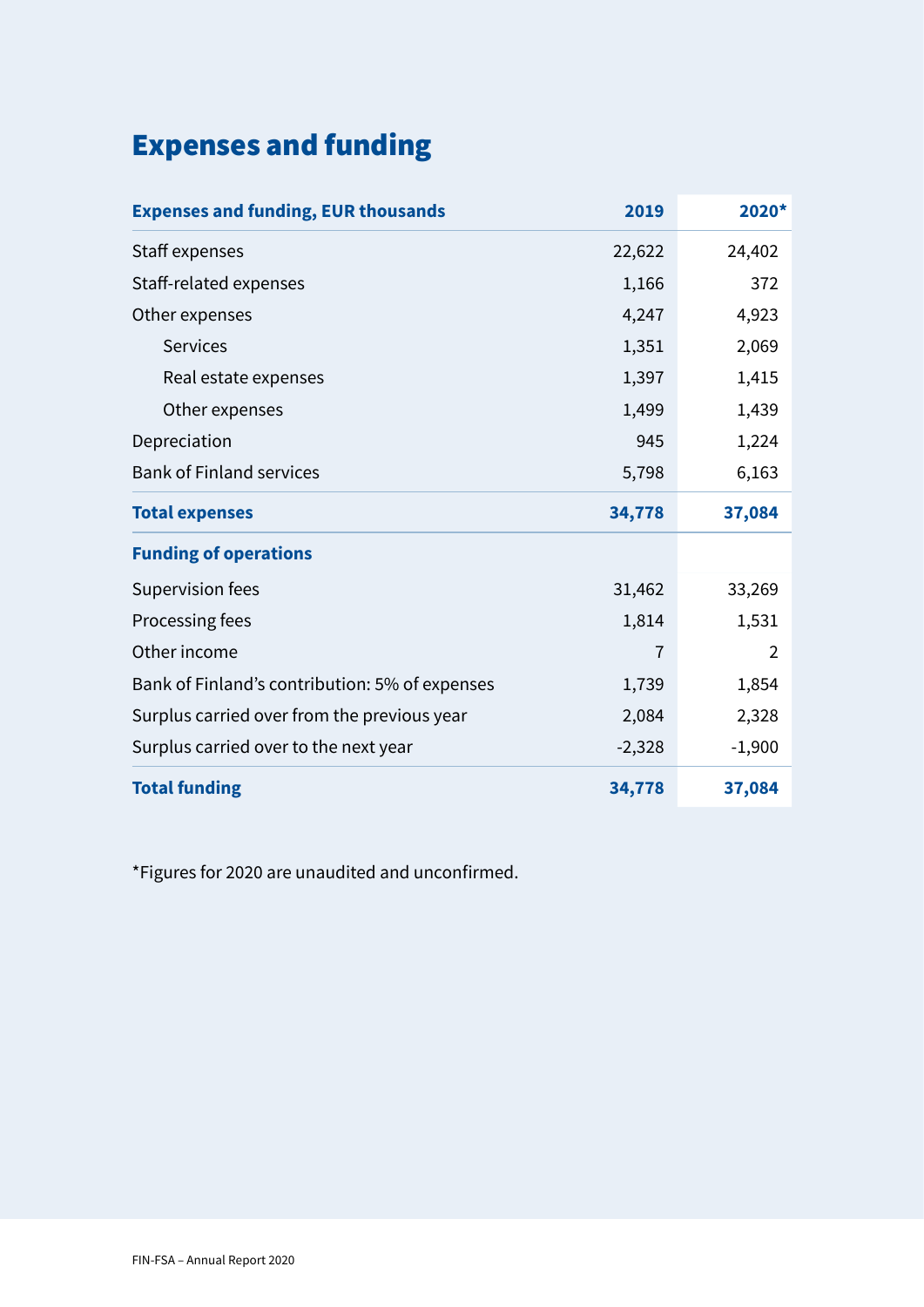# Set supervision fees

#### **Set supervision fees, EUR thousands**

| <b>Fee-paying entities</b>                                    | 2019   | 2020   |
|---------------------------------------------------------------|--------|--------|
| Credit institutions                                           | 16,687 | 17,659 |
| <b>Investment firms</b>                                       | 1,171  | 1,259  |
| Fund management companies and AIFMs                           | 2,170  | 2,594  |
| Securities issuers                                            | 2,458  | 2,436  |
| Stock exchange, clearing corporation                          | 315    | 327    |
| <b>Finnish Central Securities Depository</b>                  | 228    | 237    |
| Other fee-paying entities in the financial sector             | 624    | 696    |
| <b>Financial sector, total</b>                                | 23,653 | 25,208 |
| Life insurance companies                                      | 1,303  | 1,468  |
| Non-life insurance companies                                  | 1,393  | 1,494  |
| Pension insurance companies                                   | 2,379  | 2,556  |
| Unemployment funds                                            | 1,180  | 1,113  |
| Pension foundations and funds                                 | 241    | 251    |
| Sickness funds and other insurance funds                      | 95     | 99     |
| Insurance associations                                        | 5      | 5      |
| Insurance brokers                                             | 112    | 120    |
| Public sector pension funds                                   | 644    | 726    |
| Other fee-paying entities in the insurance sector             | 258    | 243    |
| <b>Insurance sector, total</b>                                | 7,610  | 8,075  |
| Adjustment items carried over from previous years             | 199    | $-14$  |
| <b>All supervised and</b><br>other fee-paying entities, total | 31,462 | 33,269 |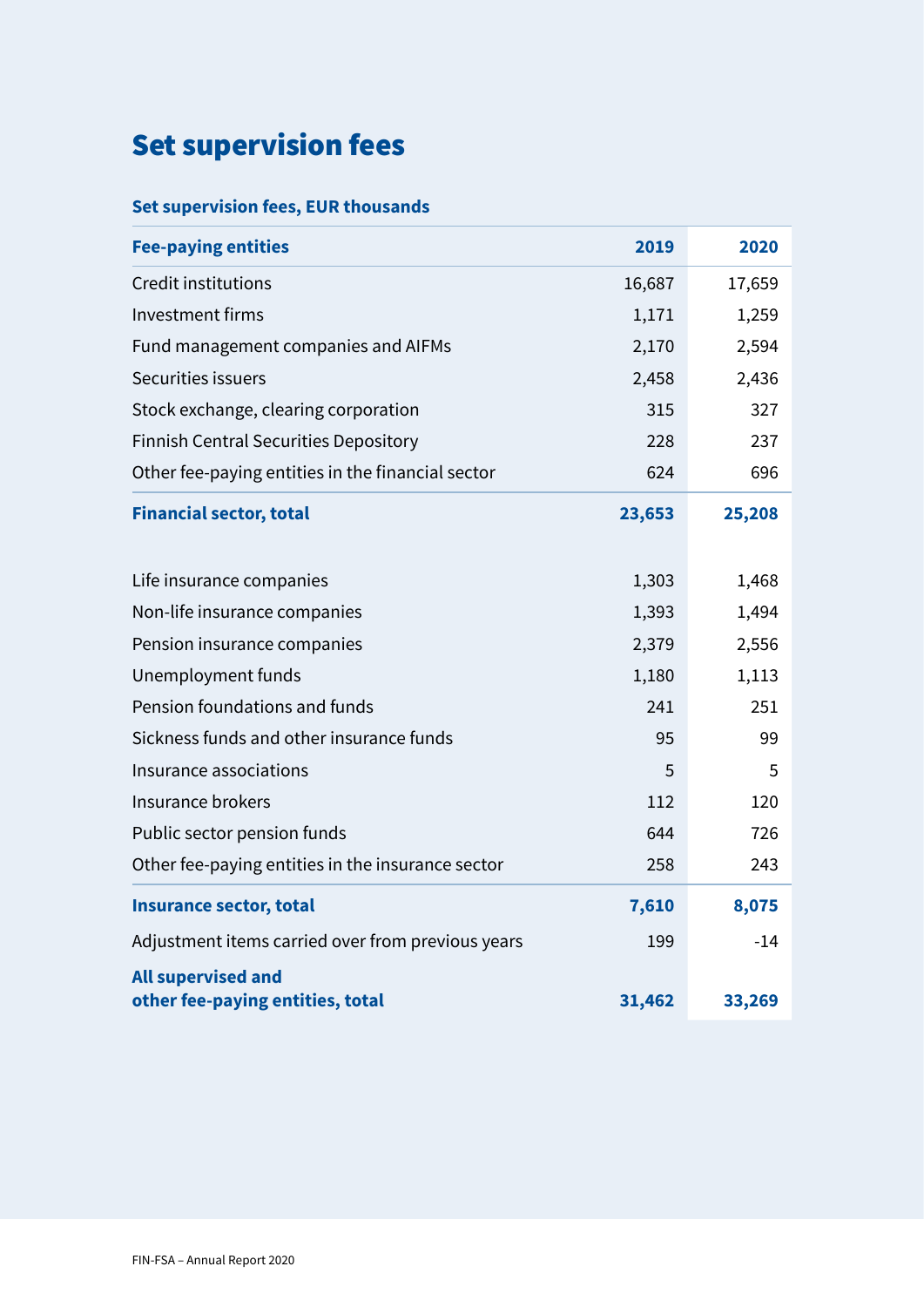## Processing fees

#### **Processing fees, EUR thousands**

| <b>Fee-paying entities</b>                        | 2019  | 2020  |
|---------------------------------------------------|-------|-------|
| Credit institutions                               | 23    | 90    |
| <b>Investment firms</b>                           | 41    | 22    |
| Fund management companies and AIFMs               | 919   | 605   |
| Securities issuers                                | 231   | 142   |
| Other fee-paying entities in the financial sector | 82    | 62    |
| <b>Financial sector, total</b>                    | 1,296 | 921   |
|                                                   |       |       |
| Insurance companies $1$                           | 35    | 63    |
| Unemployment funds                                | 25    | 26    |
| Pension foundations and funds                     | 32    | 51    |
| Sickness funds and other insurance funds          | 33    | 48    |
| Insurance brokers <sup>2</sup>                    | 385   | 413   |
| Other fee-paying entities in the insurance sector | 8     | 9     |
| <b>Insurance sector, total</b>                    | 518   | 610   |
| <b>All supervised and</b>                         |       |       |
| other fee-paying entities, total                  | 1,814 | 1,531 |

 $^1$  Life, non-life and pension insurance companies

 $2$  Insurance brokers and agents